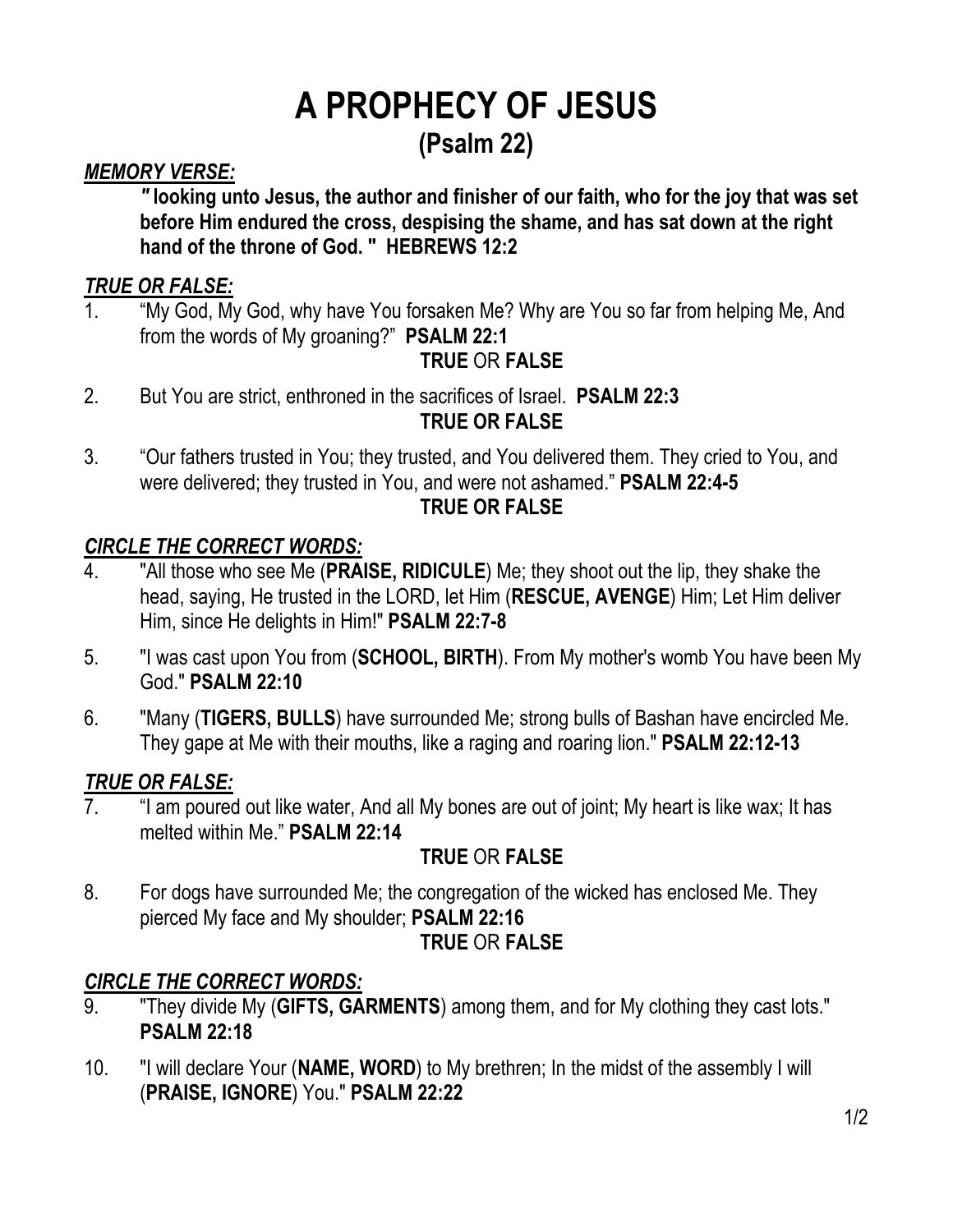## **A PROPHECY OF JESUS (Psalm 22)**

#### *MEMORY VERSE:*

*"* **looking unto Jesus, the author and finisher of our faith, who for the joy that was set before Him endured the cross, despising the shame, and has sat down at the right hand of the throne of God. "****HEBREWS 12:2**

#### *TRUE OR FALSE:*

1. "My God, My God, why have You forsaken Me? Why are You so far from helping Me, And from the words of My groaning?" **PSALM 22:1**

#### **TRUE** OR **FALSE**

- 2. But You are strict, enthroned in the sacrifices of Israel. **PSALM 22:3 TRUE OR FALSE**
- 3. "Our fathers trusted in You; they trusted, and You delivered them. They cried to You, and were delivered; they trusted in You, and were not ashamed." **PSALM 22:4-5 TRUE OR FALSE**

#### *FILL IN THE BLANKS:*

- 4. "All those who see Me \_\_\_\_\_\_\_\_\_\_\_\_\_\_\_ Me; they shoot out the lip, they shake the head, saying, He trusted in the LORD, let Him \_\_\_\_\_\_\_\_\_\_\_\_\_\_\_\_\_ Him; Let Him deliver Him, since He delights in Him!" **PSALM 22:7-8**
- 5. "I was cast upon You from \_\_\_\_\_\_\_\_\_\_\_\_\_\_. From My mother's womb You have been My God." **PSALM 22:10**
- 6. "Many have surrounded Me; strong bulls of Bashan have encircled Me. They gape at Me with their mouths, like a raging and roaring lion." **PSALM 22:12-13**

#### *TRUE OR FALSE:*

7. "I am poured out like water, And all My bones are out of joint; My heart is like wax; It has melted within Me." **PSALM 22:14**

#### **TRUE** OR **FALSE**

8. For dogs have surrounded Me; the congregation of the wicked has enclosed Me. They pierced My face and My shoulder; **PSALM 22:16 TRUE** OR **FALSE**

#### *FILL IN THE BLANKS:*

- 9. "They divide My **Example 20** among them, and for My clothing they cast lots." **PSALM 22:18**
- 10. "I will declare Your \_\_\_\_\_\_\_\_\_\_\_\_ to My brethren; In the midst of the assembly I will \_\_\_\_\_\_\_\_\_\_\_\_\_\_ You." **PSALM 22:22**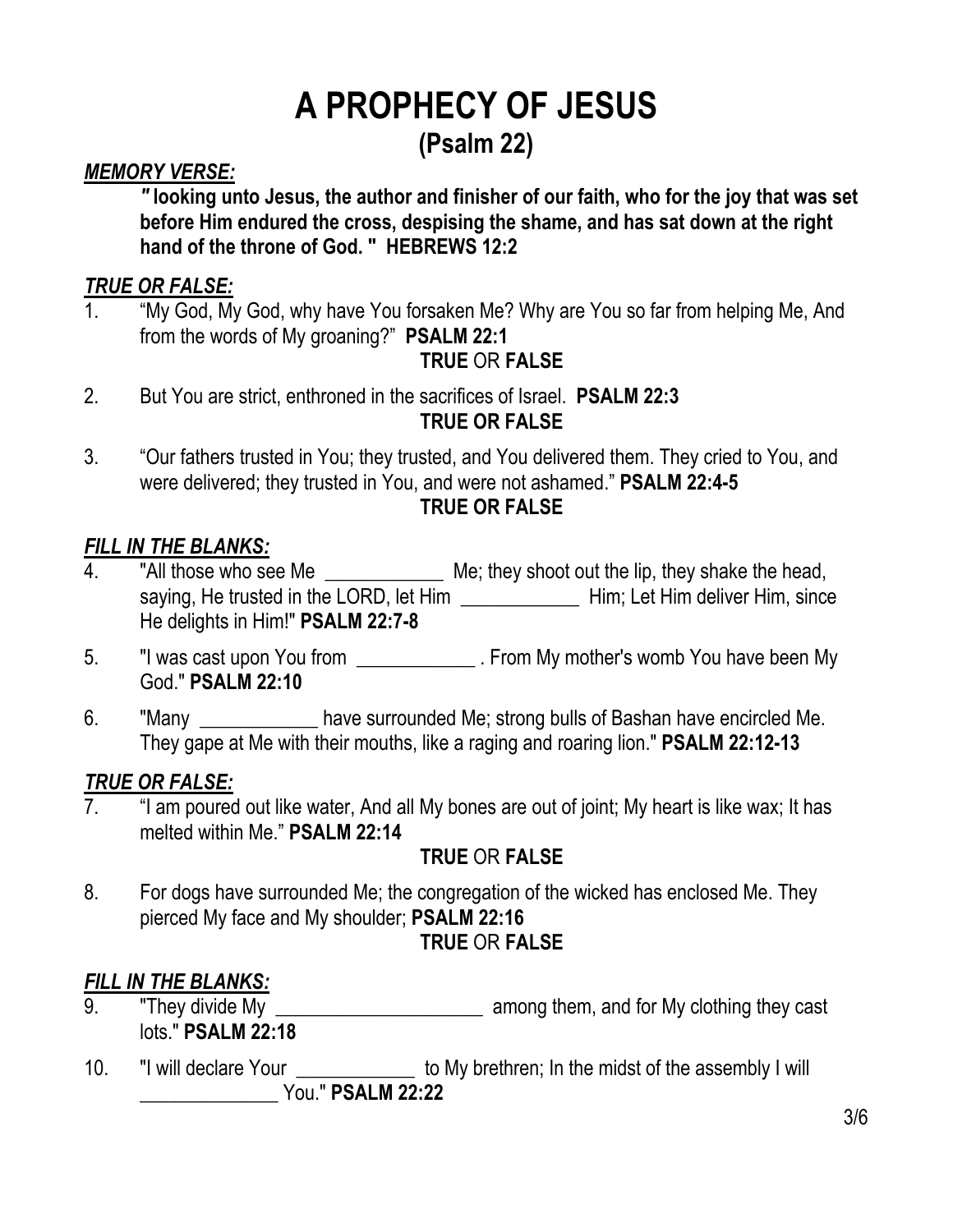## **A PROPHECY OF JESUS (PSALM 22)**



"For dogs have surrounded Me; the assembly of the wicked has enclosed Me. They pierced my hands and My feet;"

### **PSALM 22:16**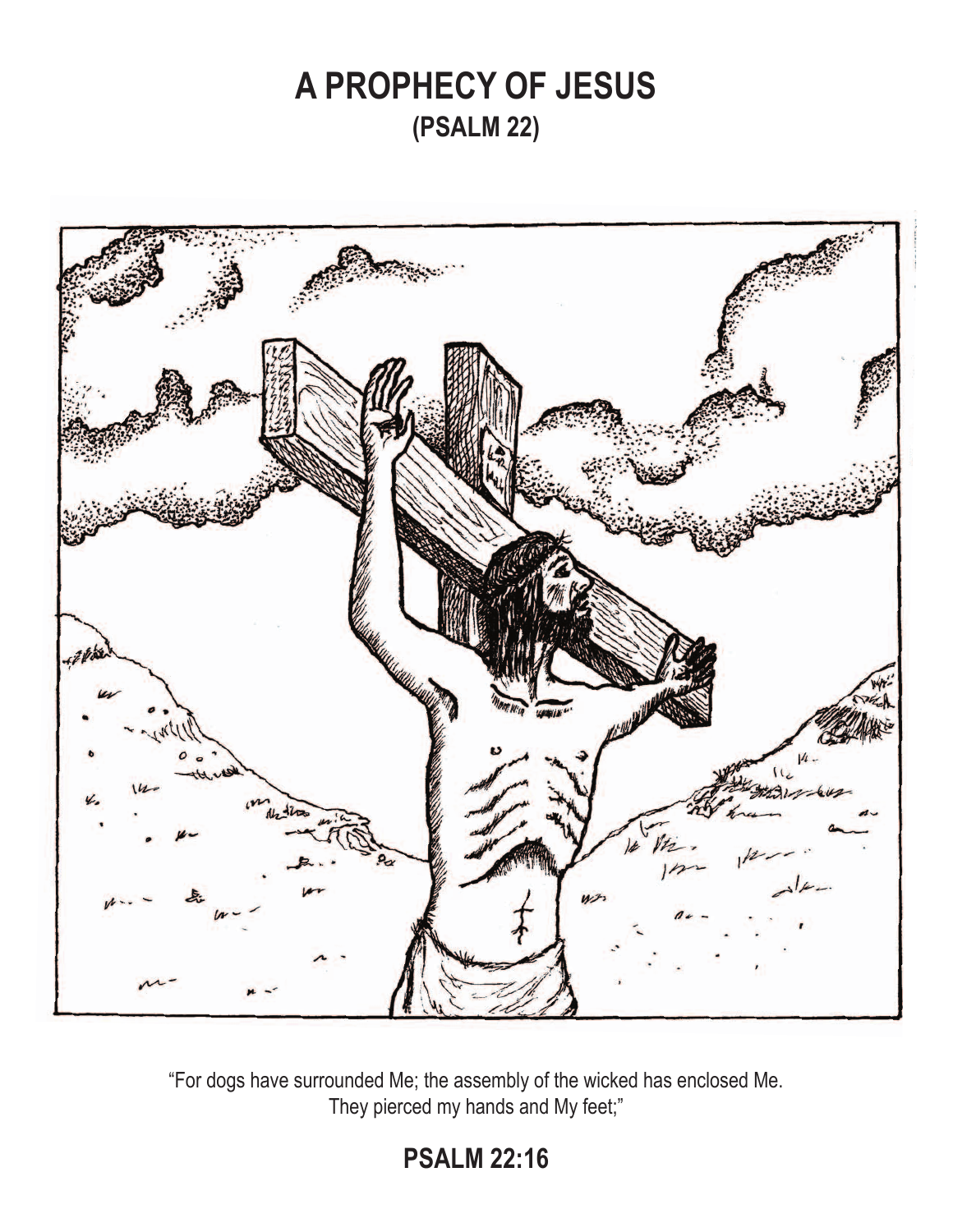

BONES **CROSS CRY** DOGS **FEET** FORSAKE GOD



**HANDS HEART JESUS** LOTS PIERCED WORM